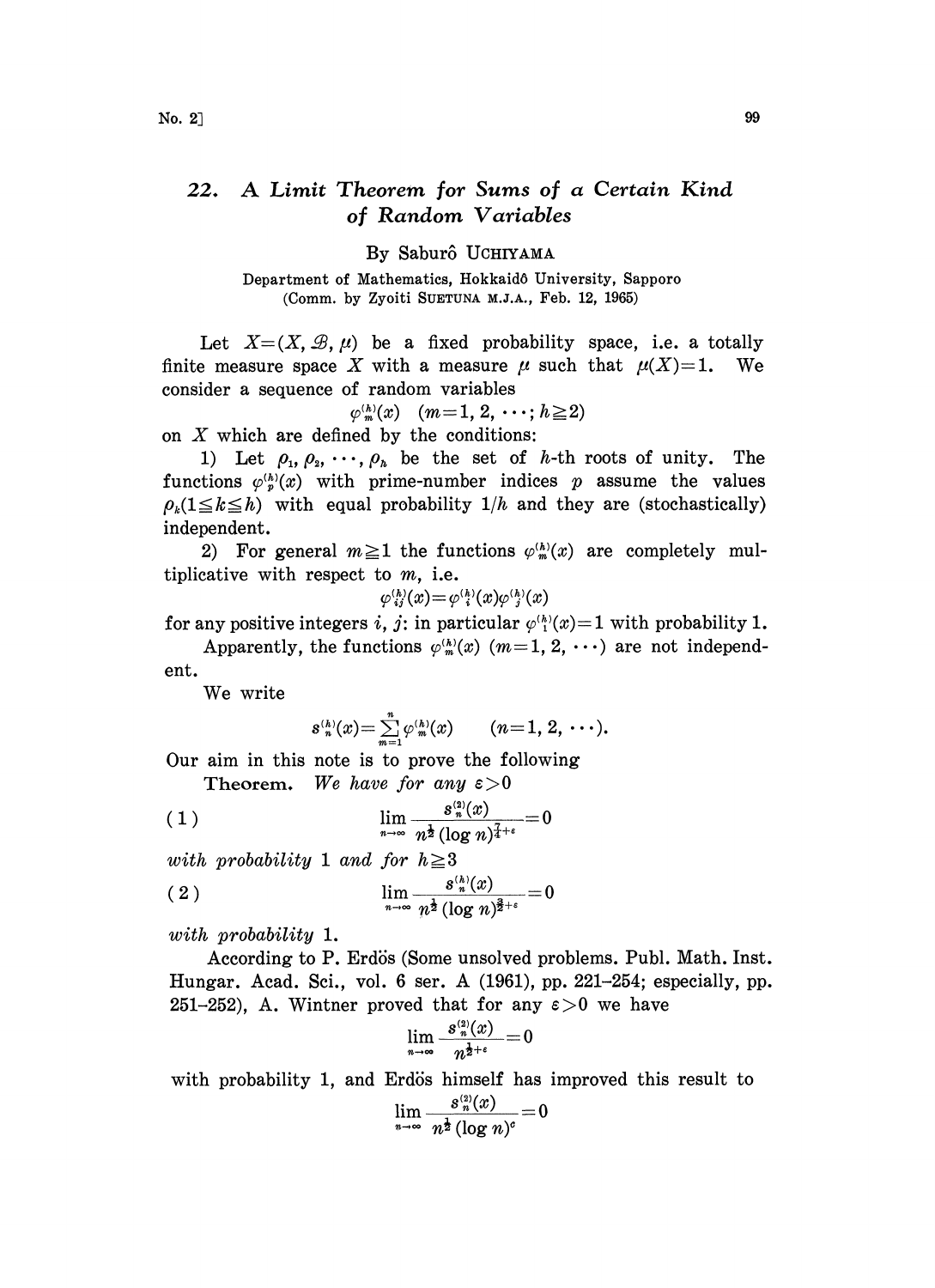100 S. UCHIYAMA [Vol. 41,

for some constant  $c > 0$ . We do not claim, of course, that the results stated in our theorem are the best possible of their kind. It may be conjectured that for every  $h \geq 2$  we have with probability 1

$$
\limsup_{n\to\infty} \frac{\operatorname{Res}^{_{(h)}(x)}{n^{1/2}}\!=\!+\infty\;\! .
$$

We note that the conjecture for  $h=2$  is due to Erdös (cf. the above cited paper by him).

1. We have

$$
s_{n}^{(h)}(x) = \sum_{j\leq n}^{(h)} \left[ \left( \frac{n}{j} \right)^{1/h} \right] \varphi_{j}^{(h)}(x)
$$

every positive integer  $\overline{m}$  can be uniquely written in the form  $s_{n}^{(h)}(x) = \sum_{j \leq n}^{(h)} \left[ \left( \frac{n}{j} \right)^{1/h} \right] \varphi_{j}^{(h)}(x)$ <br>almost everywhere on X (i.e. with probability 1), where the summa-<br>tion  $\sum_{j}^{(h)}$  is extended over h-th power-free integers only: an integer<br>j is said to be  $d<sup>h</sup>j$  with some positive integers d, j, j being h-th power-free. Note that if  $m=d^{h}j$  then  $\varphi_{m}^{(h)}(x)=\varphi_{i}^{(h)}(x)$  almost everywhere on X. Also, if we denote by  $\overline{\varphi}_m(x)$  the complex conjugate of  $\varphi_m(x)$ , then  $\overline{\varphi}_{m}^{(h)}(x)=(\varphi_{m}^{(h)}(x))^{h-1}=\varphi_{n}^{(h)}(x) \qquad (n=m^{h-1})$ 

almost everywhere on X. It is easy to see that the functions  $\varphi_{i}^{(h)}(x)$ with h-th power-free indices j form an orthonormal system in  $X$ .

*h*-th power-free indices *j* form an orthon<br>Lemma 1. Let  $0 \le m < n$ . Then we have

$$
\int_{X} \Big| \sum_{m < i \leq n} \varphi_{i}^{(2)}(x) \Big|^{2} d\mu = O((n^{1/2} - m^{1/2})^{2} \log (m+1)) + O(n \log (n/(m+1))) + O(n) \qquad (n > 1).
$$

Proof. We have

$$
\int_{X}\bigg|\sum_{m
$$

where the sum on the right-hand side is equal to

The the sum of the right-hand side is equal to  

$$
\sum_{j\leq m}^{(2)} \left( \left[ \left( \frac{n}{j} \right)^{1/2} \right] - \left[ \left( \frac{m}{j} \right)^{1/2} \right] \right)^2 + \sum_{m < j \leq n}^{(2)} \left[ \left( \frac{n}{j} \right)^{1/2} \right]^2 = \sum_{i} + \sum_{i} \text{ say.}
$$

**Now** 

$$
\begin{aligned} \sum _{1} & \leq \sum _{j \leq m} \left( \frac{n^{1/2}-m^{1/2}}{j^{1/2}}+1 \right)^2 \\ &= (n^{1/2}-m^{1/2})^2 \log \ (m+1)+O(n); \\ \sum _{2} & \leq \sum _{m
$$

This proves the lemma.

**Lemma 2.** Suppose  $h \geq 3$  and let  $0 \leq m < n$ . Then we have

$$
\int_{X}\bigg|\sum_{m
$$

Proof. The integral in the lemma equals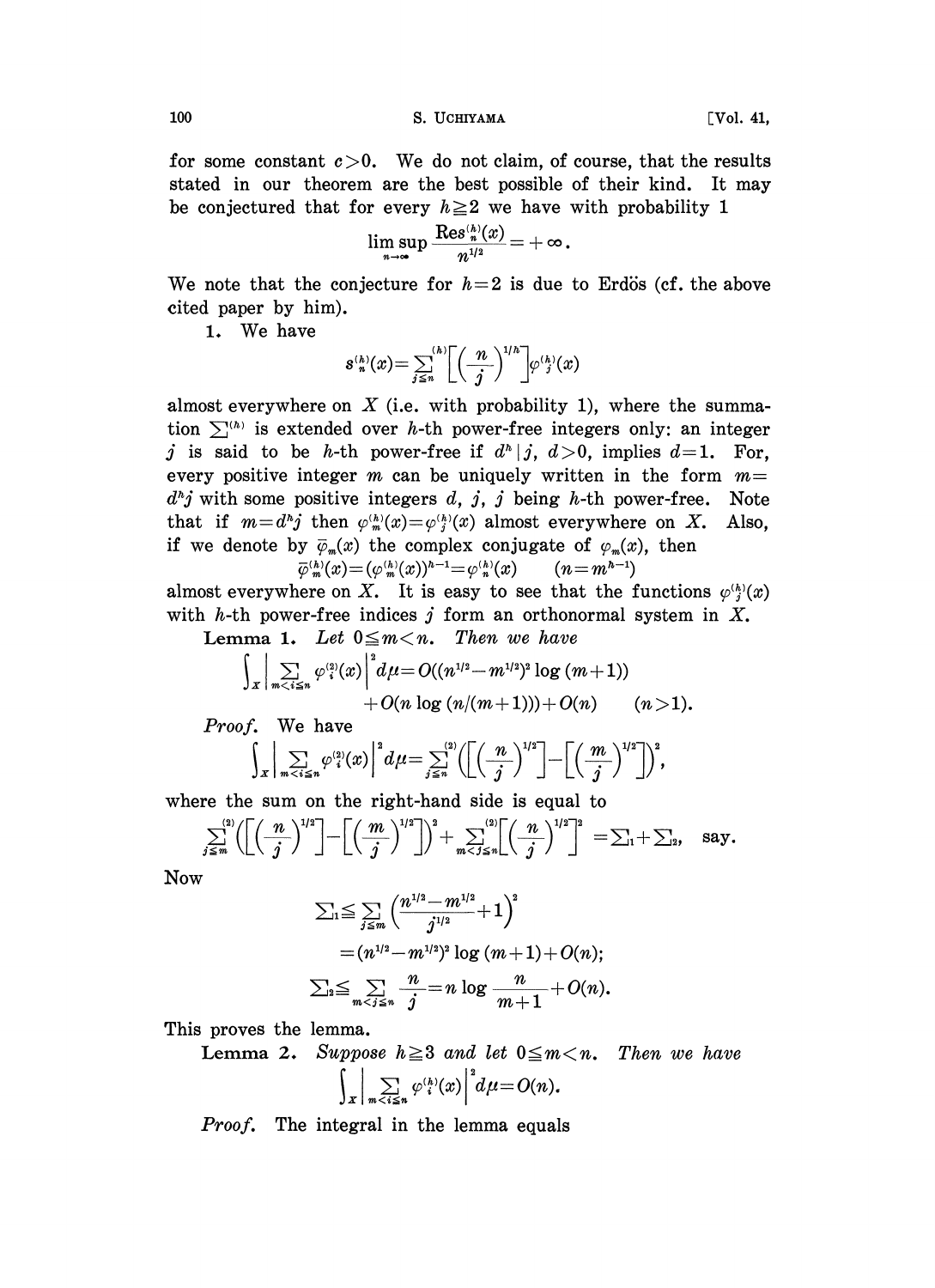$$
\sum_{j\leq n}^{(h)} \left( \left[ \left( \frac{n}{j} \right)^{1/h} \right] - \left[ \left( \frac{m}{j} \right)^{1/h} \right] \right)^2,
$$

which does not exceed trivially

$$
\sum_{j\leq n}\frac{n^{2/h}}{j^{2/h}}=n^{2/h}\frac{n^{1-(2/h)}}{1-(2/h)}+O(n^{2/h})=O(n).
$$

We denote by  $L^2(X)$ , as usual, the class of measurable functions  $f(x)$  defined on X such that  $|f(x)|^2$  is integrable over X. Also,  $\bar{f}(x)$ denotes the function conjugate to  $f(x)$ : thus,  $f(x)\overline{f}(x)=|f(x)|^2$ .

Lemma 3. Let  $f_i(x)$   $(i=1, 2, \cdots)$  be a sequence of real or complex valued functions belonging to the class  $L<sup>2</sup>(X)$  and satisfying the condition

$$
\text{Re}\int_{x}f_{i}(x)\bar{f}_{j}(x)d\mu\geqq0
$$

for any indices 
$$
i \neq j
$$
. Then if we define  
\n
$$
F_n(x) = \sup_{1 \leq m \leq n} \left| \sum_{i=1}^m f_i(x) \right|,
$$
\nand have

we have

$$
\int_{X} F_n^2(x) d\mu \leq A \log^2 n \cdot \int_{X} \left| \sum_{i=1}^n f_i(x) \right|^2 d\mu \qquad (n>1)
$$

with some absolute constant  $A>0$ .

*Proof.* Let  $2^{r-1} < n \le 2^r$   $(r \ge 1)$ . We put  $c_i = 1$  for  $1 \le i \le n, i = 0$ for  $n+1 \leq i \leq 2^r$ , and write for  $l, 0 \leq l \leq r$ ,

$$
F_{k,l}(x) = \Big| \sum_{\substack{i= (k-1)2r - l + 1 \\ i \leq k \leq 2l}} \sum_{\substack{r=1 \\ r \equiv k \pmod{N} \\ r \equiv k, l}}^{k2r - l} c_i f_i(x) \Big| \qquad (1 \leq k \leq 2^l),
$$

Considering the dyadic development of an integer  $m, 1 \leq m \leq n$ , we easily find that

$$
F_n(x) \leq \sum_{l=0}^r M_l(x),
$$

and therefore

$$
\int_{X} F_{n}^{2}(x) d\mu \leq (r+1) \sum_{l=0}^{r} \int_{X} M_{l}^{2}(x) d\mu,
$$

where

$$
\int_X M_i^2(x)d\mu \leq \sum_{k=1}^{2^i} \int_X F_{k,i}^2(x)d\mu
$$
  

$$
\leq \int_X \left| \sum_{i=1}^n f_i(x) \right|^2 d\mu.
$$

Hence

$$
\int_{X} F_n^2(x) d\mu \leq (r+1)^2 \int_{X} \left| \sum_{1}^n f_i(x) \right|^2 d\mu.
$$

Since  $(r+1)^2 \leq (3/\log 2)^2 \log^2 n$   $(n \geq 2)$ , our lemma is proved.

2. We are now ready to prove the theorem. First we shall demonstrate the assertion (1).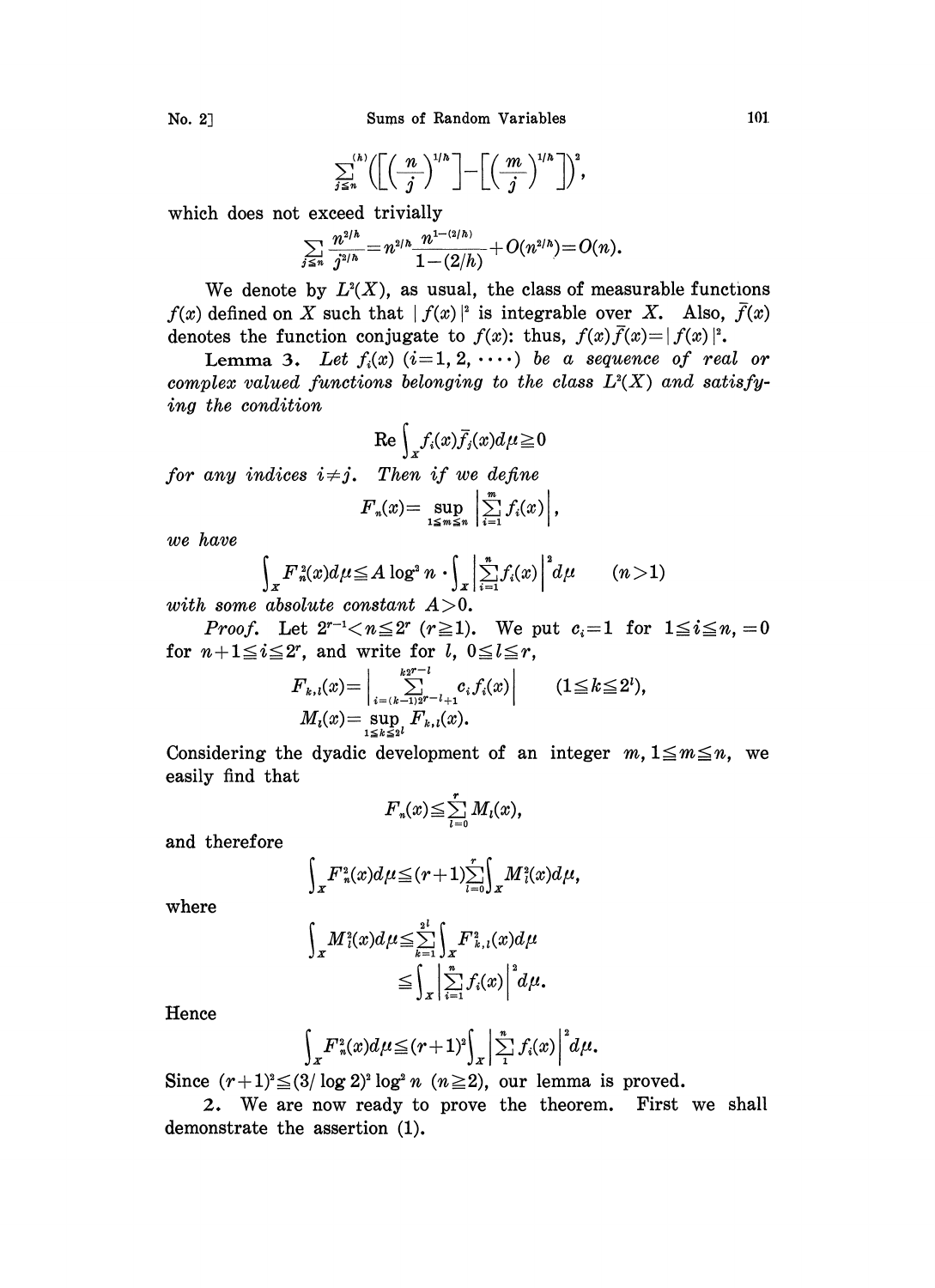$102$  S. UCHIYAMA [Vol. 41,

Lemma 4. Put  $n_k = [\exp k^{\alpha}](k=1, 2, \cdots)$ , where  $\alpha, 0 < \alpha < 1$ , is a constant. Then if  $c > (1+\alpha)/(2\alpha)$  we have

$$
\lim_{k\to\infty}\frac{s_{n_k}^{(2)}(x)}{n^{1/2}_k(\log n_k)^c}\hspace{-0.1cm} =\hspace{-0.1cm}0
$$

almost everywhere on X.

Proof. By Lemma 1 we have

$$
\int_{X} |s_{n_k}^{(2)}(x)|^2 d\mu = O(n_k \log n_k),
$$

so that

$$
\int_{\mathcal{X}} \!\!\left(\frac{s_{n_k}^{(2)}(x)}{n_k^{1/2}(\log n_k)^c}\right)^{\!2}\!d\mu\!=\!O((\log n_k)^{\!1-2c})\!=\!O(k^{\alpha(1-2c)})
$$

where, by assumption,  $\alpha(1-2c) \lt -1$ . Hence

$$
\sum_{k=1}^\infty\Bigl)\frac{s_{n_k}^{(2)}(x)}{n^{\frac{1/2}{k}}(\log n_k)^{\sigma}}\Bigr)^{\hspace{-2pt}\frac{3}{2}}d\mu\!<\!\infty\,,
$$

and the series

$$
\sum_{k=1}^\infty \biggl(\frac{s_{n_k}^{(2)}(x)}{n^{\frac{1}{2}}_k (\log\,n_k)^c}\biggr)^{\!2}
$$

converges almost everywhere on  $X$ . The result follows from this at once.

Let  $h=2$  and put again

 $n_k = \lfloor \exp k^{\alpha} \rfloor$   $(k = 1, 2, \cdots),$ 

where  $\alpha$ ,  $0 < \alpha < 1$ , will be determined in a moment later. Define  $G_k(x) = \sup_{n_k < n \le n_{k+1}} |s_n^{(2)}(x) - s_{n_k}^{(2)}(x)| \qquad (k=1, 2, \dots).$ 

Since we have  $\left\langle \varphi_i^{(2)}(x)\varphi_j^{(2)}(x)d\mu \geq 0 \right\rangle$  for any indices i, j, Lemma 3 is applicable to  $G_k(x)$ .

We see that  $n_{k+1}-n_k=O(k^{\alpha-1}n_k)=o(n_k), (n_{k+1}^{1/2}-n_{k}^{1/2})^2=O(k^{2\alpha-2}n_k),$ so that by Lemma 1,

$$
\left|\sum_{n_k\leq i\leq n_{k+1}}\varphi_i^{(2)}(x)\right|^2 d\mu=O(k^{2\alpha-2}n_k\log n_k)+O(n_k).
$$

It now follows from Lemma <sup>3</sup> that

$$
\int_{\textbf{X}} G^{\textbf{a}}_{k}(x) d\mu \!=\! O(k^{\text{2a}-2} n_{k} \log^{\textbf{3}} n_{k})\!+\! O(n_{k} \log^{\textbf{2}} n_{k}).
$$

Hence if  $c>0$  is a constant then

$$
\int_{X} \Bigl(\frac{G_k(x)}{n_k^{1/2}(\log n_k)^c}\Bigr)^2 d\mu = O(k^{(5-2c)\alpha-2}) + O(k^{(2-2c)\alpha}),
$$

since  $\log n_k = k^{\alpha} + o(1)$ . Choose  $\alpha = 2/3$  and suppose  $c > 7/4$ . Then  $(5-2c)\alpha-2=(2-2c)\alpha<-1$ , and we have

$$
\sum_{k=1}^{\infty}\int_{\mathfrak{X}}\Bigl(\frac{G_{k}(x)}{n^{\frac{1/2}{k}}(\log n_{k})^{c}}\Bigr)^{\!2}d\mu\!<\infty\,,
$$

from which we deduce, as in the proof of Lemma 4, that